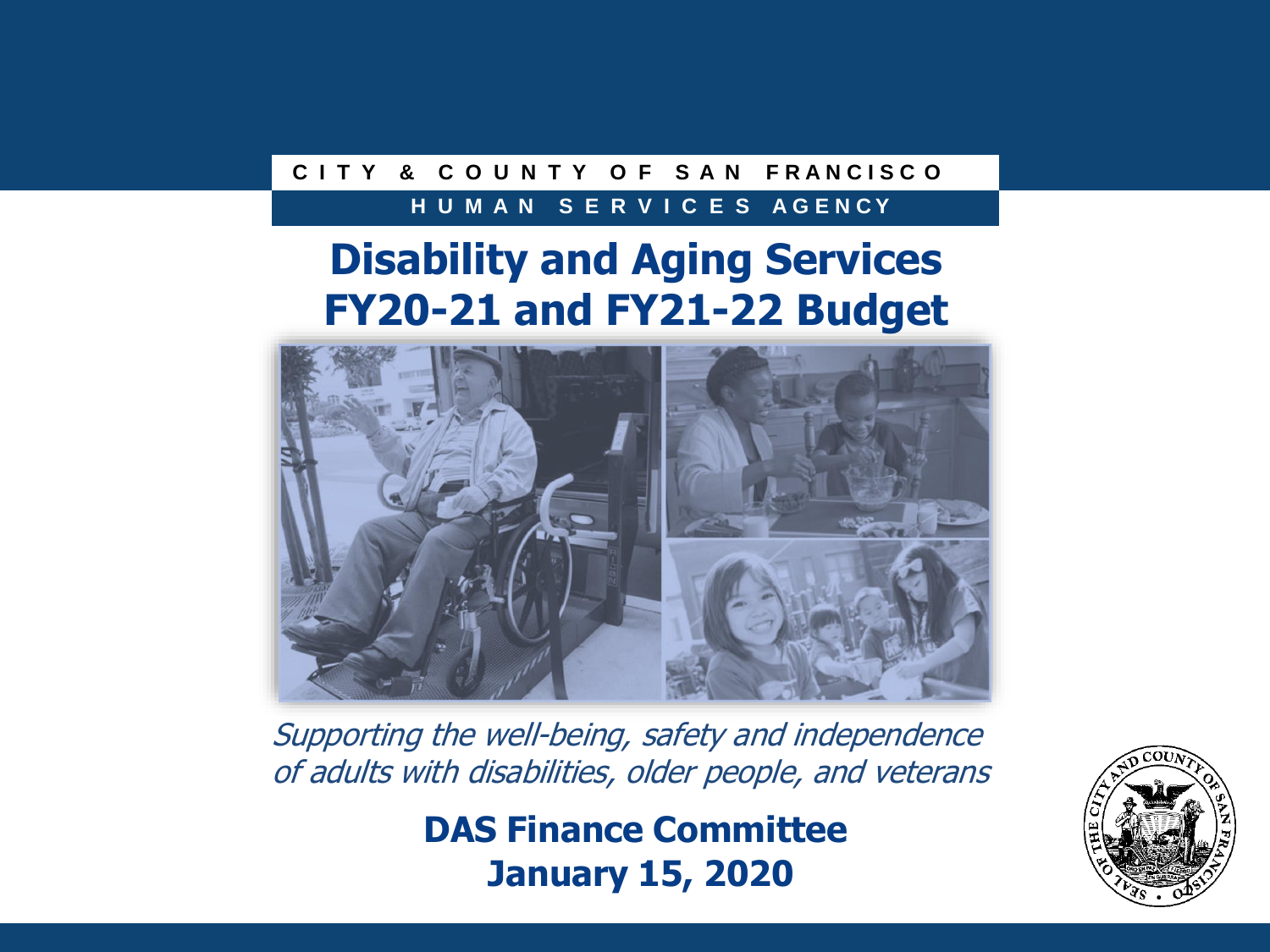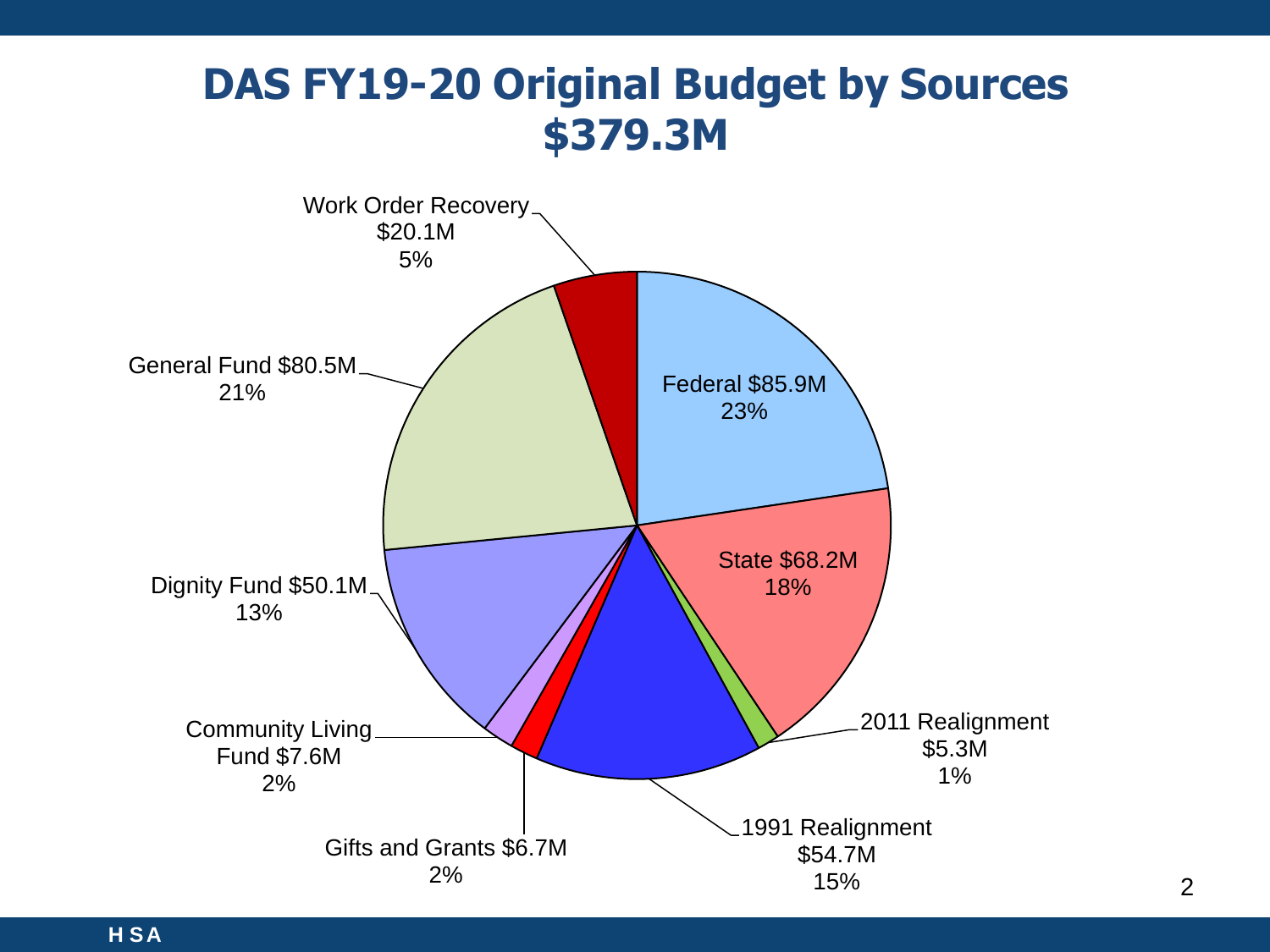#### **DAS FY19-20 Original Budget by Program \$379.3M**

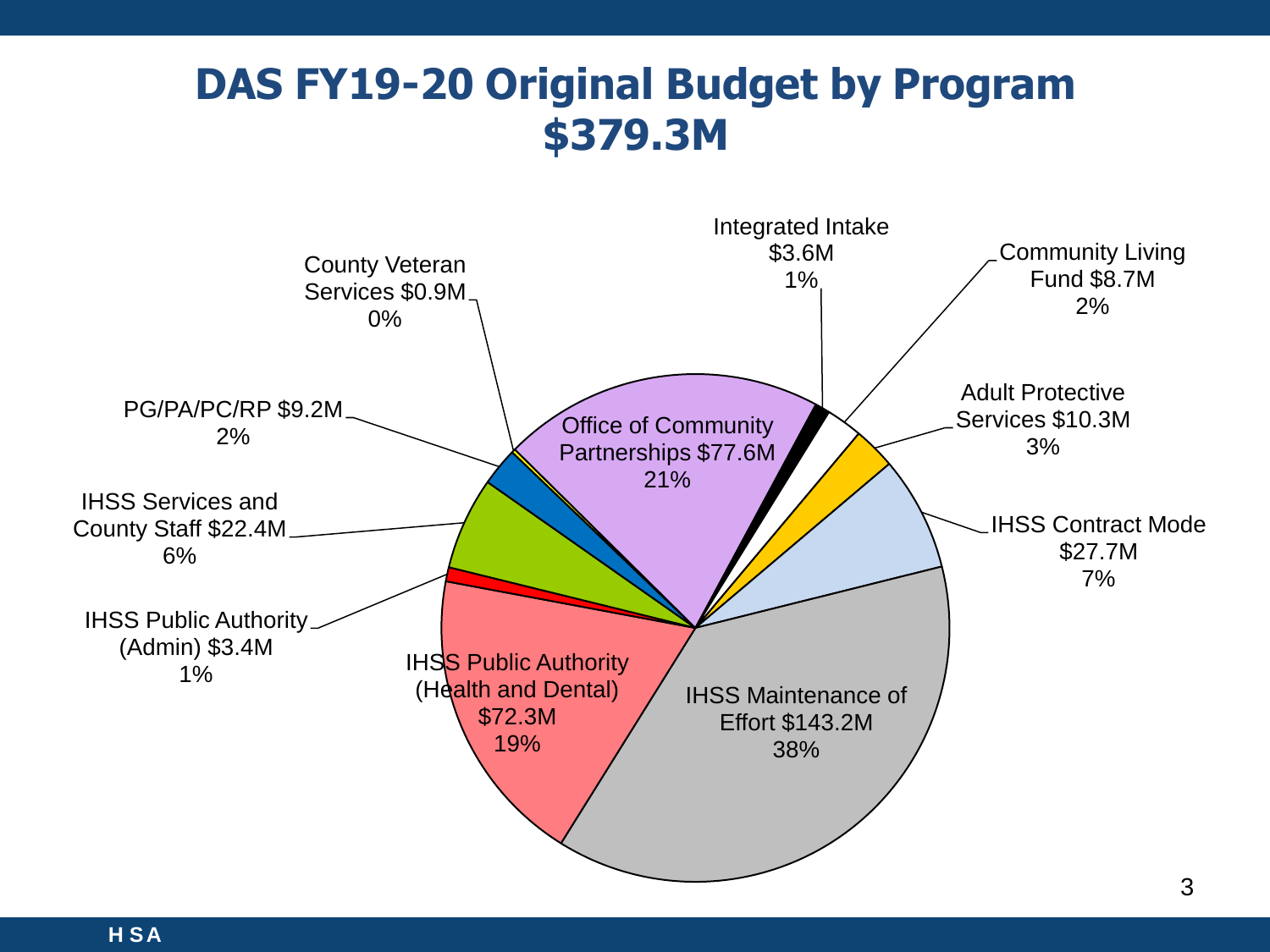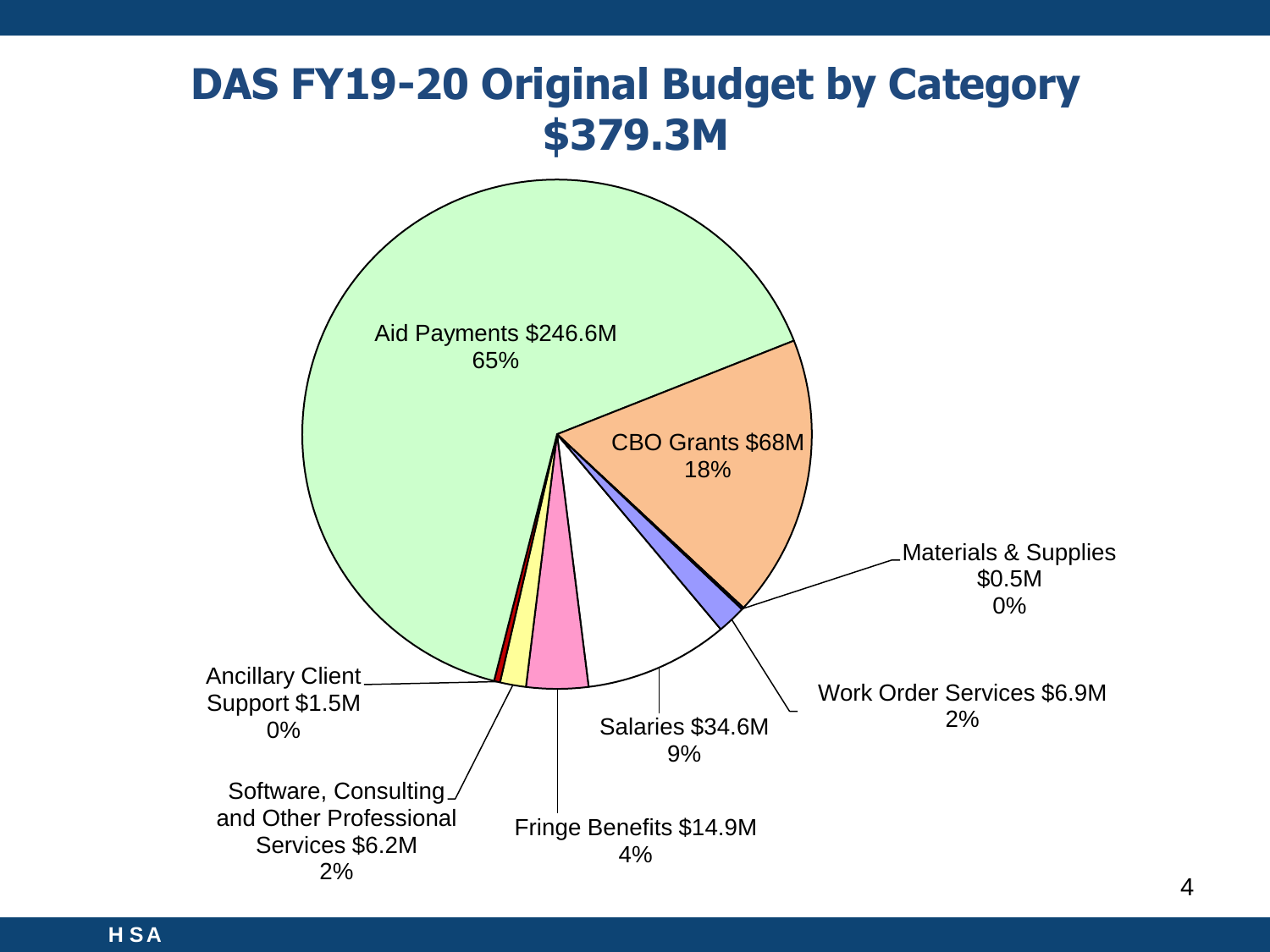# **Mayor's FY20-21 & FY21-22 Budget Projections**

*Rising expenses outpace slowing revenue growth.*

| <b>Citywide Projected Shortfall</b><br>(in millions)                                                                                            | <b>FY20-21</b>                                  | <b>FY21-22</b>                                    |
|-------------------------------------------------------------------------------------------------------------------------------------------------|-------------------------------------------------|---------------------------------------------------|
| <b>Total Revenue Increase</b>                                                                                                                   | 89.0                                            | 346.0                                             |
| <b>Total Expenditures</b><br><b>Salary &amp; Benefits:</b><br><b>Baselines &amp; Reserves:</b><br><b>Departmental Costs:</b><br>Citywide Uses*: | (284.3)<br>(167.9)<br>(45.5)<br>(3.9)<br>(66.9) | (570.1)<br>(269.6)<br>(54.0)<br>(78.8)<br>(167.8) |
| <b>Cumulative Shortfall</b>                                                                                                                     | (195.4)                                         | (224.1)                                           |

**H SA** investments. \*Citywide Uses include: general operating increases (e.g., minimum wage, utility rates, and debt service), and capital/equipment/IT 5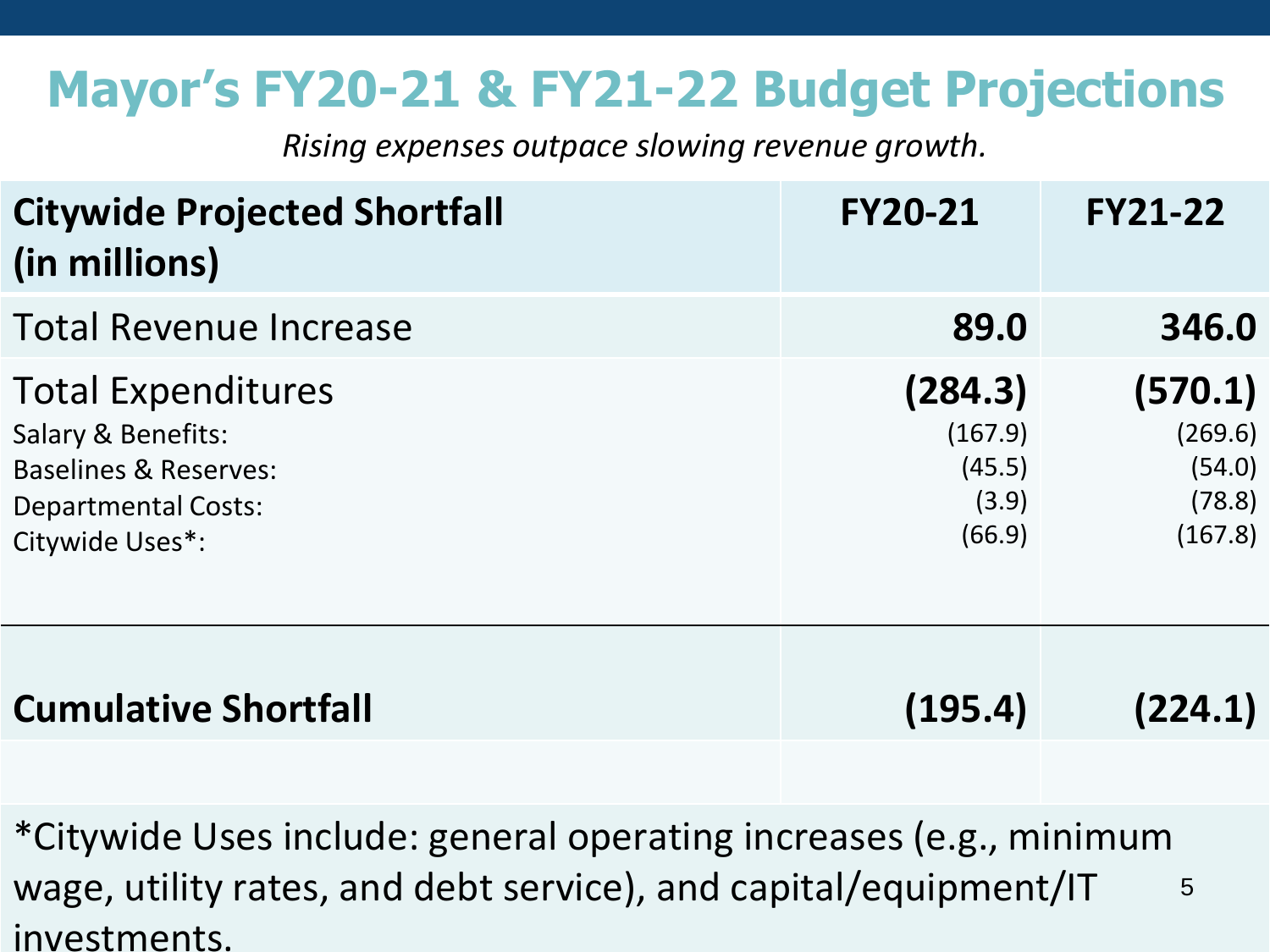### **Mayor's Budget Drivers**

- **Slowing growth rate for business tax and interest earnings**
- **Rising costs significantly outpacing revenue**
- **Growing employee costs: wages, pension and health**
- **Large ongoing cost commitments: IHSS, Free City College, Minimum Compensation Ordinance**
- $'$  to hale 36% • **Reliance on one-time "fund balance" to balance annual budgets**
- **Large number of baselines and set-asides**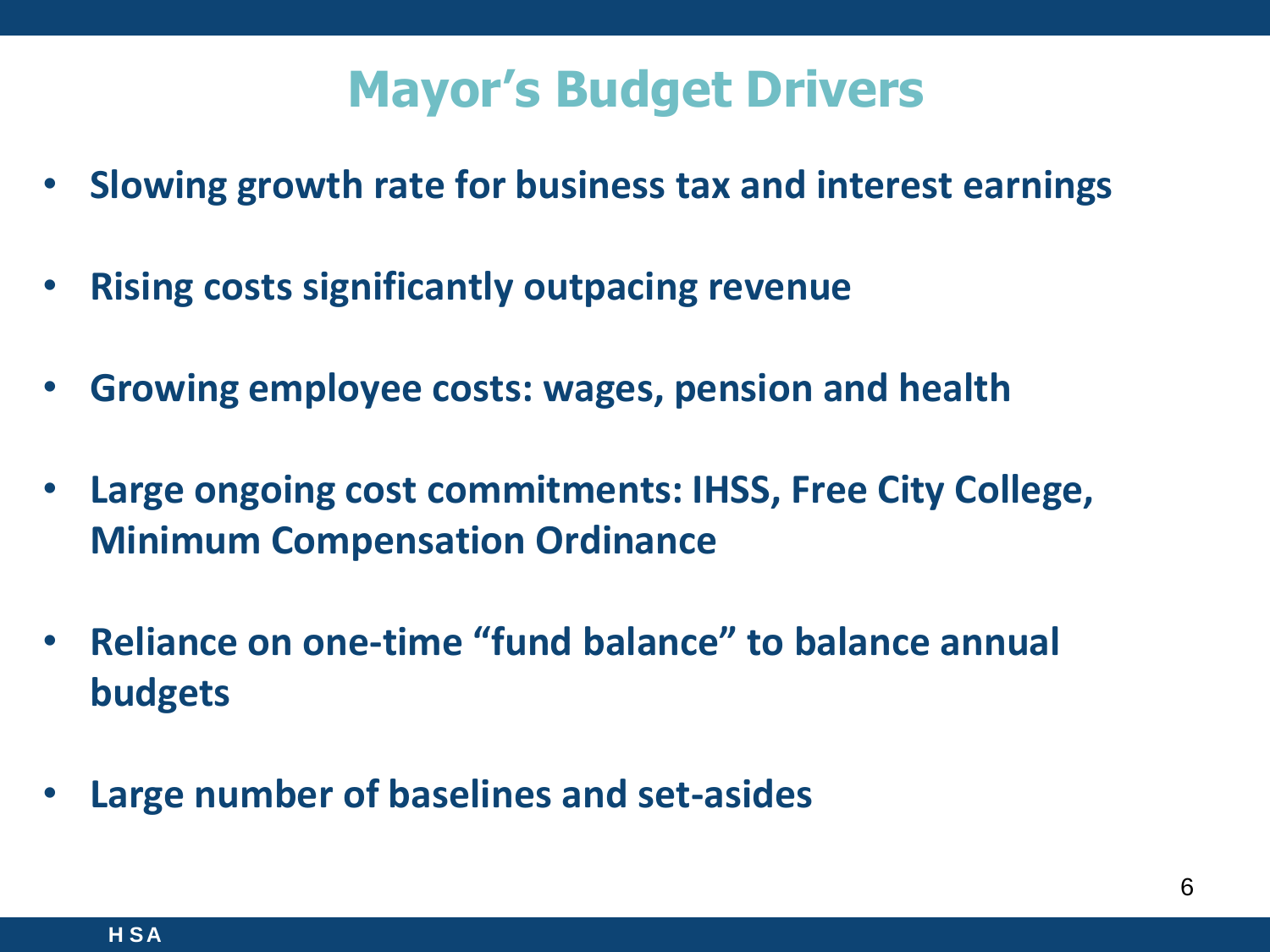### **Mayor's Budget Instructions**

- **Departments must reduce ongoing General Fund budgets by 3.5% in FY20-21, as well as an additional 3.5% in FY21-22**
- **For HSA this translates into reductions of:**
	- **\$2,200,219 in FY20-21**
	- **\$4,400,439 in FY21-22**
- **Departments should not grow their FTE counts**
- $m$ ica ir  $\overline{\phantom{a}}$ • **Prioritize core functions, minimize service impacts, and avoid layoffs**
- **Mayor will target expansions and new funding to core priorities: homelessness, mental health and clean streets**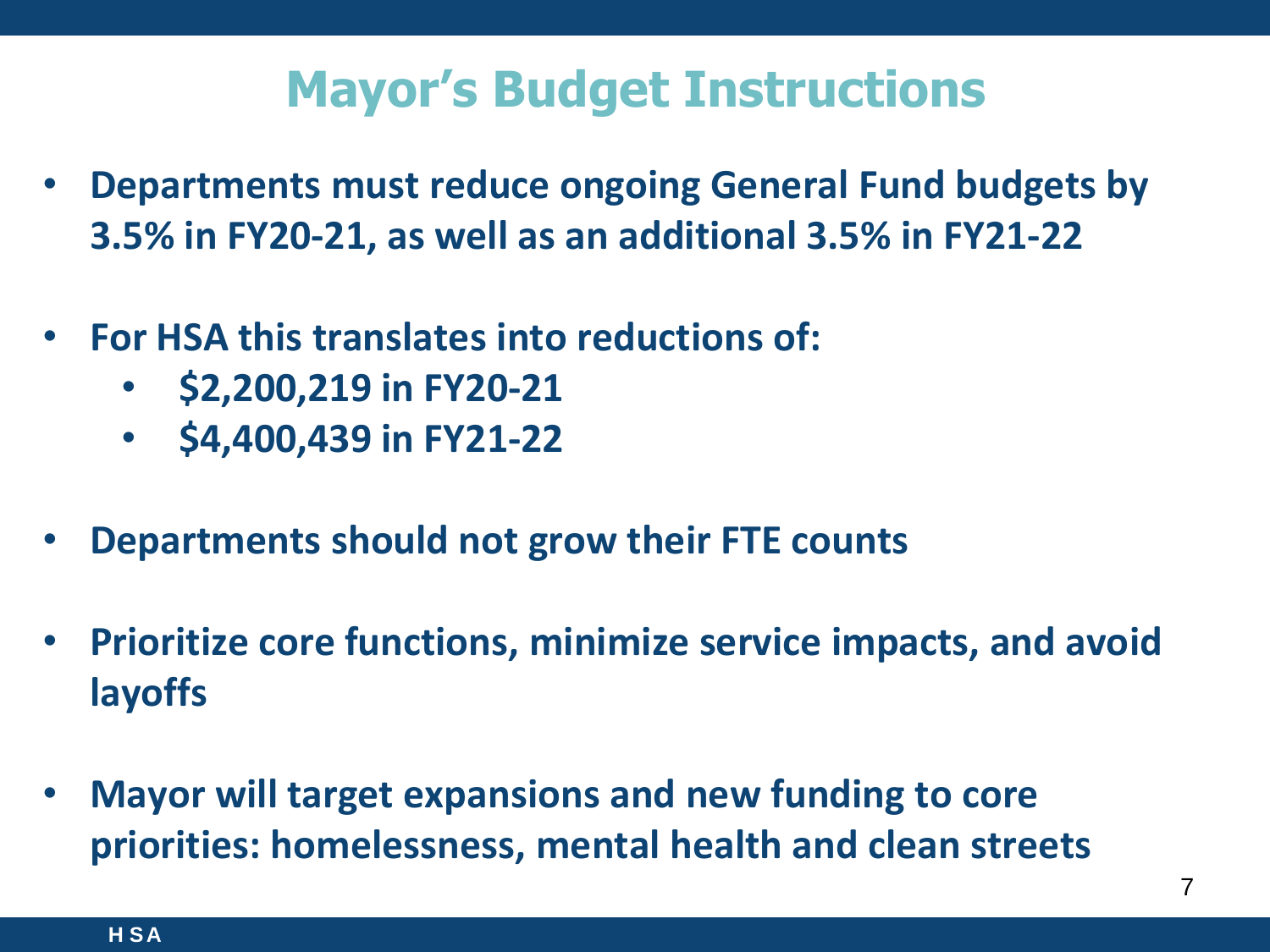### **Federal and State Budget Context**

- **Overall, possible slowing economic growth; current period of US economic expansion is longest since 1945**
- **Continued volatility in financial markets due to trade policy uncertainty**
- **Election year uncertainty**
- **IHSS Maintenance of Effort**
	- **Changes made in FY19-20 State budget, including lower statewide** base and slower inflation rate, result in a more sustainable MOE for **counties, so no major changes anticipated this year**
	- **Significant savings to San Francisco relative to prior MOE structure, but still continued growth in costs**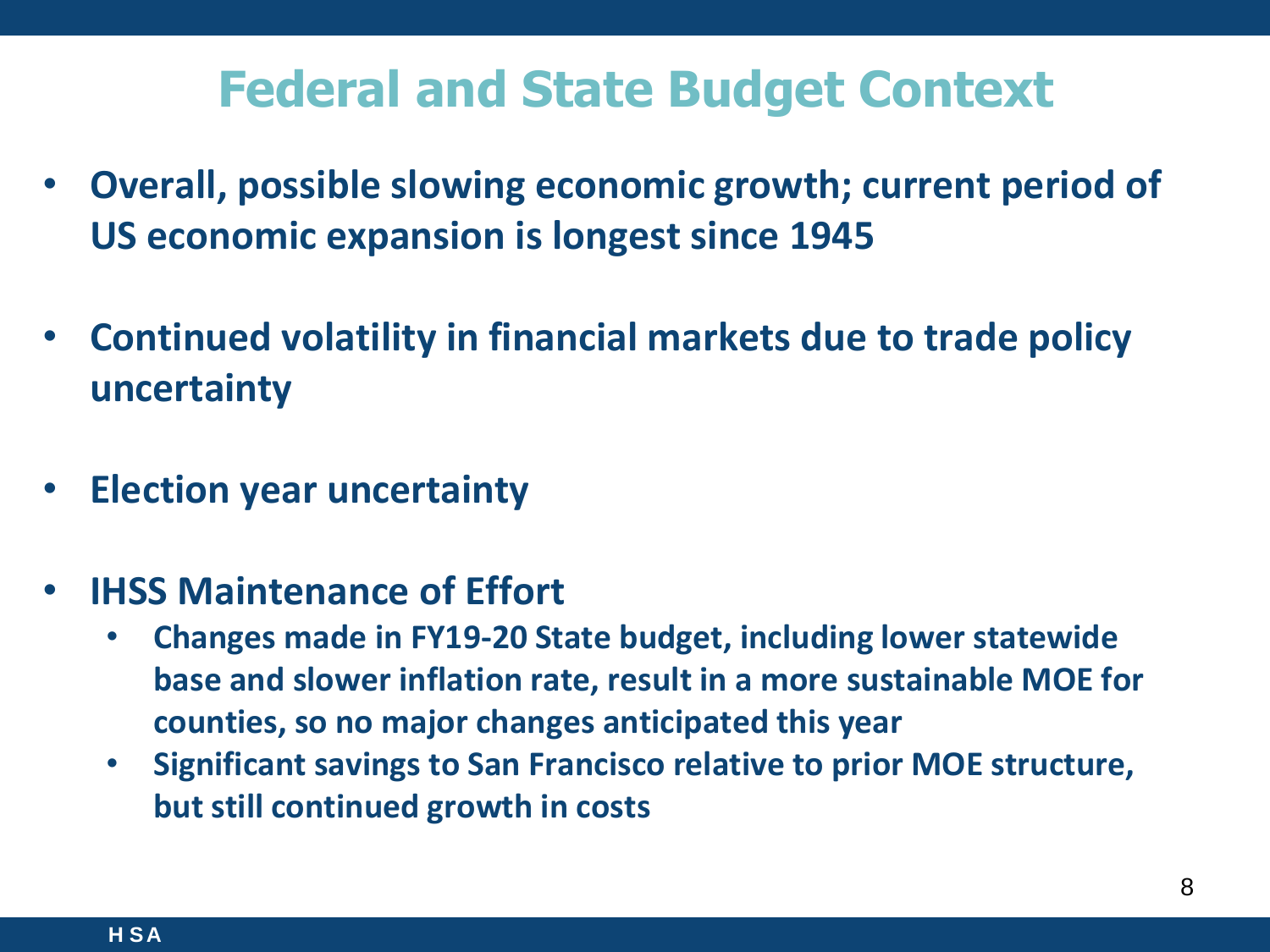

• The MCO increases provider wages (\$16.50 / hr. on 7/1/19, \$17.50 on 7/1/20, \$18.00 on 7/1/21) and local costs

| <b>IHSS MOE (in millions)</b>                                             | <b>FY19-20</b> | <b>FY20-21</b> | <b>FY21-22</b> |
|---------------------------------------------------------------------------|----------------|----------------|----------------|
| <b>Total MOE Budgeted or</b><br>projected at FY19-20 budget<br>submission | \$143.6        | \$156.4        | \$167.1        |
| <b>Current MOE projection</b>                                             | \$135.7        | \$146.6        | \$155.7        |
| Current projected year-over-<br>year cost increases                       | \$12.4         | \$10.9         | \$9.1          |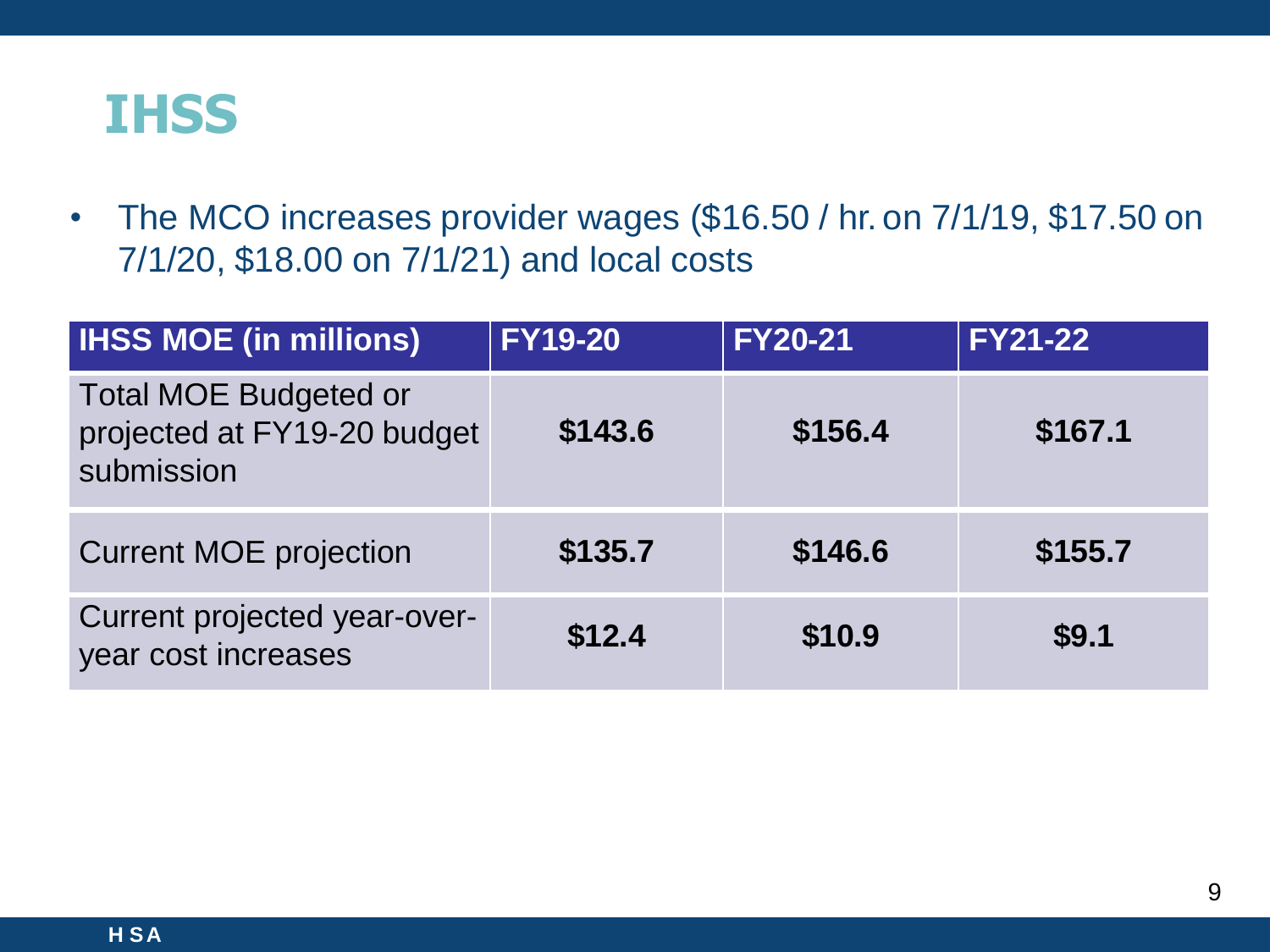# **DAS Caseloads**

| <b>Program</b>                                                          | <b>FY 18-19</b>                         |
|-------------------------------------------------------------------------|-----------------------------------------|
| <b>Adult Protective Services</b>                                        | 5,300 clients<br>7,000 reports of abuse |
| <b>County Veterans Service Office</b>                                   | 3,400 clients                           |
| <b>In-Home Supportive Services</b>                                      | 25,300 clients                          |
| <b>Integrated Intake and Referral</b><br>(at Benefits and Resource Hub) | 29,700 calls<br>14,500 program intakes  |
| <b>Office of Community Partnerships</b>                                 | 38,700 clients<br>81,700 enrollments    |
| Congregate Meals 17,000 clients                                         |                                         |
| <b>Community Service Centers 15,500 clients</b>                         |                                         |
| Home-Delivered Meals 5,500 clients                                      |                                         |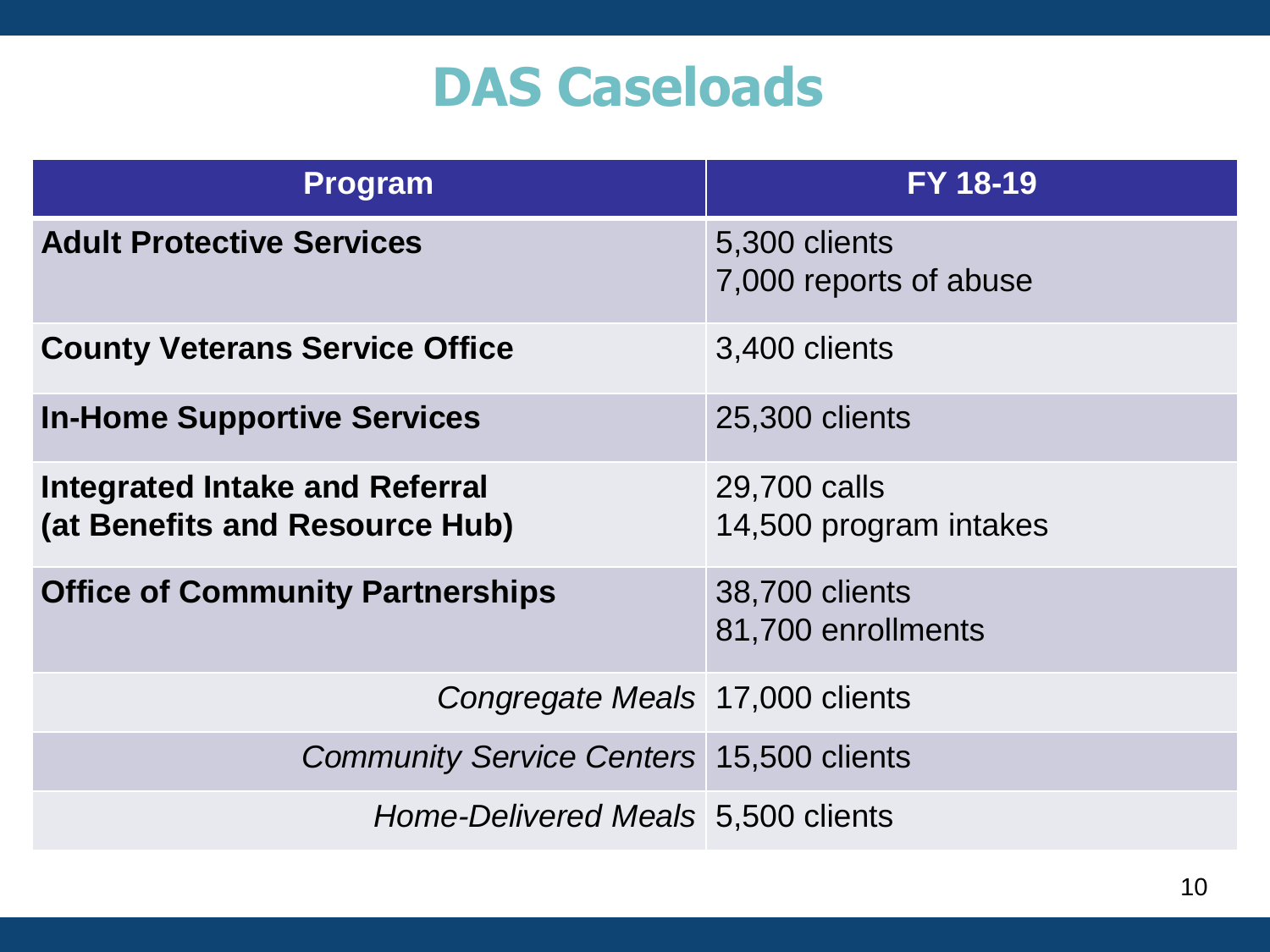# **DAS Highlights**

- **Departmental Name Change**
- **In-Home Supportive Services**
	- Independent Provider Assistance Center (IPAC) moved to the Hub at 2 Gough
	- CalFresh expansion enrollments
	- Electronic Timesheets mandate and implementation
- **Adult Protective Services**
	- First year of Home Safe eviction prevention pilot
	- Pilot of decision-support system (ISO Matrix) completed
	- Financial exploitation mitigation pilot underway
- **Public Conservator**
	- Collaboration with DPH on Housing Conservatorship
- **Public Guardian**
	- PG Housing Fund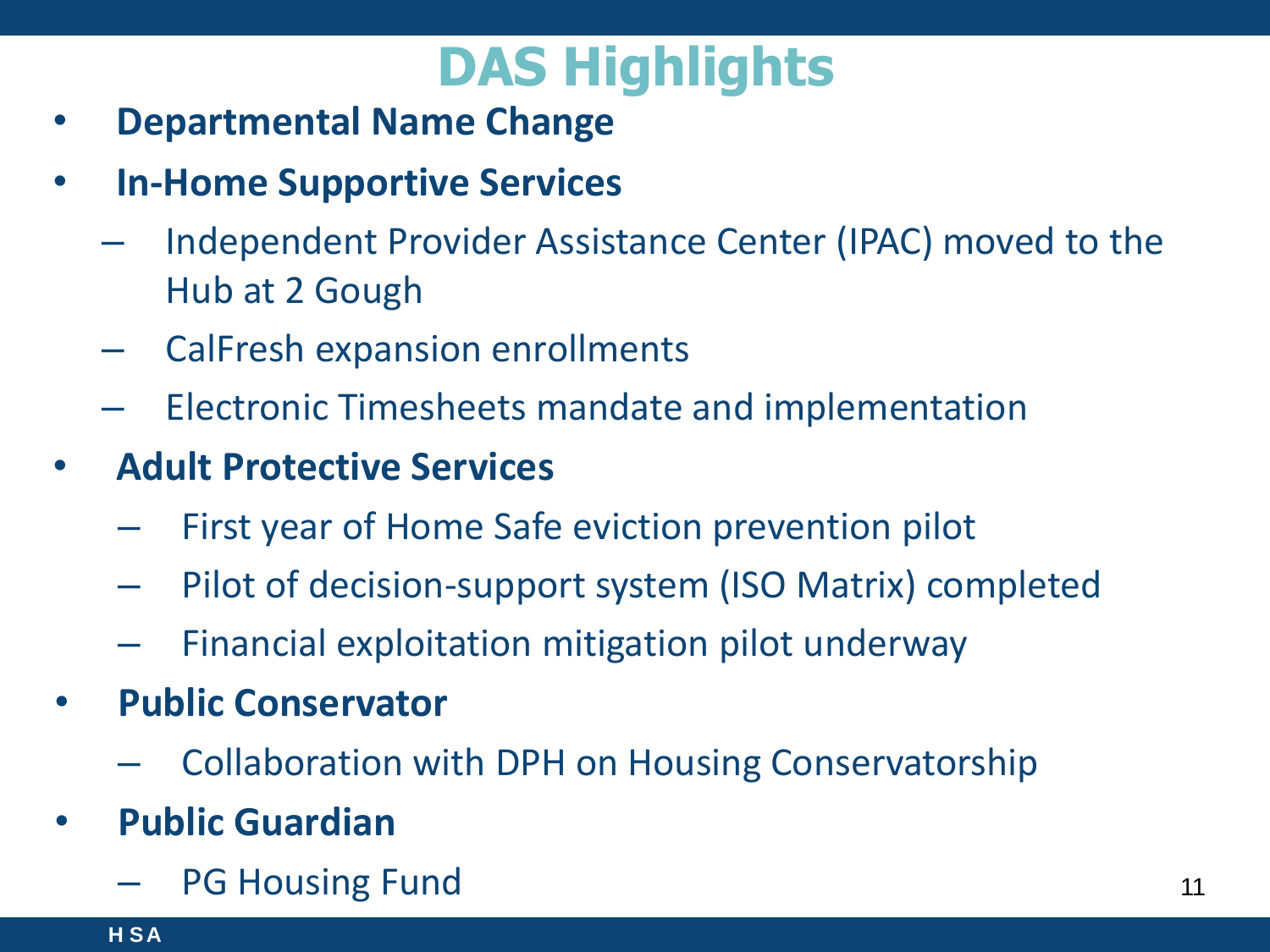# **DAS Highlights**

- **Office of Community Partnerships**
	- Internal reorganization brings three units under one reporting structure
	- Support over 60 CBOs via 240+ contracts, serving more than 38,000 clients per year
- **Dignity Fund**
	- Services and Allocation Plan (SAP) completed
	- FY 19-20 new funding for Case Management and Community Connection & Engagement
- **Benefits and Resources Hub**
	- Reorganization expands scope of services available
- **Age- and Disability-Friendly San Francisco** 
	- 20 of 24 initiatives begun and/or completed